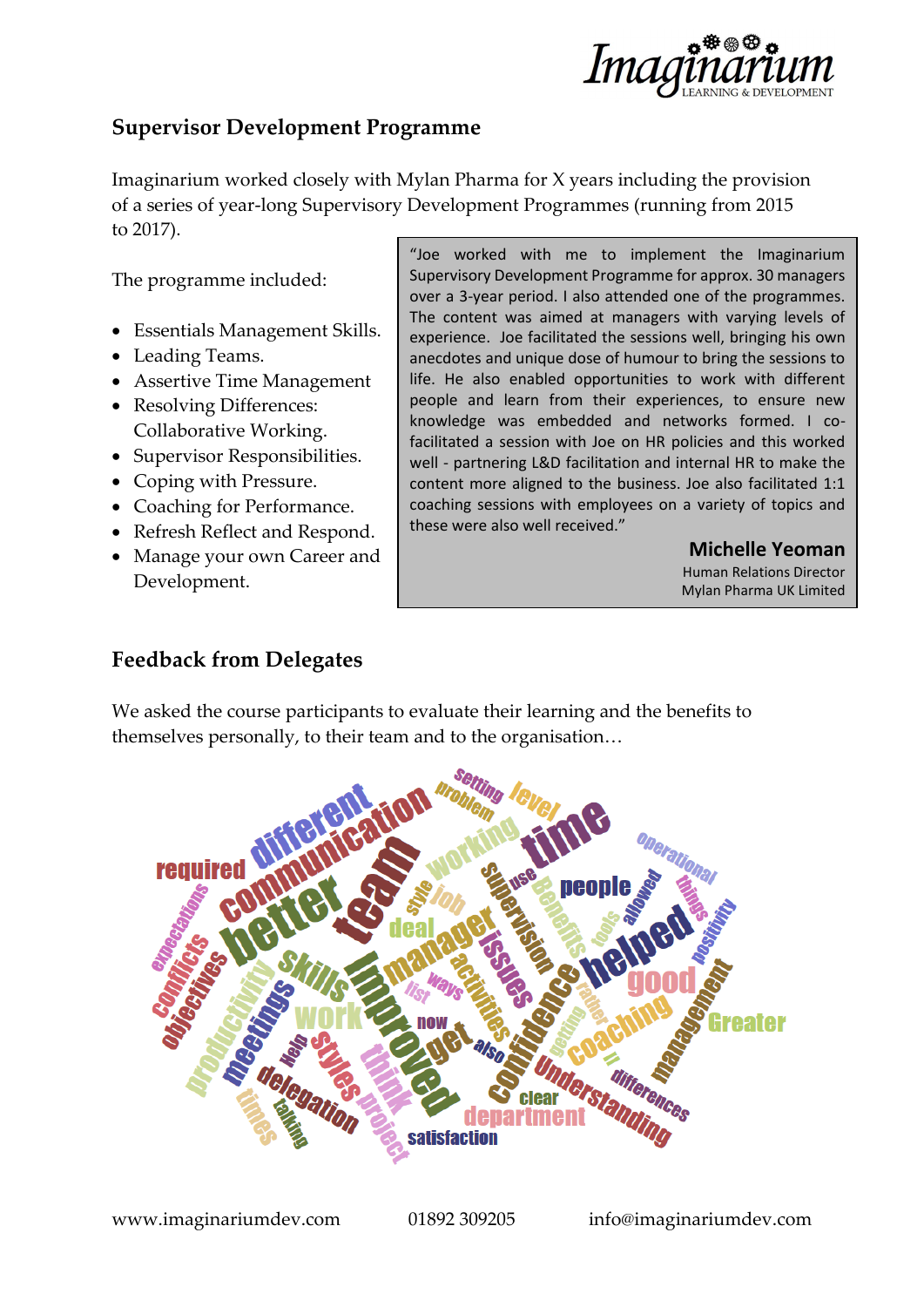

### **Personal Benefits**

- Confidence! I now have the confidence to put myself forward for additional work I wouldn't have thought to do a year ago!
- A better understanding on what it means to be a good leader and how to get the best out of my team.
- Improved communication style
- Planning / prioritising
- How to handle conflict
- Help confidence in supervision, being better equipped to deal with supervision activities, with concrete tools to reflect and act.
- It has shown me several different ways to think about differences, and ways to try and use the differences to get advantages, looking at what the end goal is rather than just solve the 'problem'.
- Given me some tools for different areas.
- Getting my confidence that I could be a manager.
- Time management setting realistic expectations of myself (the daily to-do list) – improved my level of job satisfaction!
- Helped me to critically evaluate myself, allowed me to develop professionally and continue through my career with positivity.
- Improved time management: delegating, assertive (saying 'no' when required), more organised, list of things to do (managing priorities),
- Leading operational meetings: clear agenda, good time keeping.
- I have developed easiness in talking to people, improved my communication skills, presentation skills.
- Helped me to be a part of other meetings and express my opinion.
- Flexibility in approaching different working styles.
- HR: Aside from my own development, it has also enabled me to gain a better understanding of the competency levels of managers and supervisors on the course, which helps in my role.
- I have learnt some useful models and techniques and also been able to crossreference this in my studies.
- I can now use better directed questions, am more outcome focussed, I can see the benefit of training (hands on/off) then delegation, even if the training is time consuming.
- More confident in taking the time to get the right information.
- Helped deal with challenging behaviour.
- Helped influencing others and being prepared for conversations/decision making.
- Helped me be a better people manager.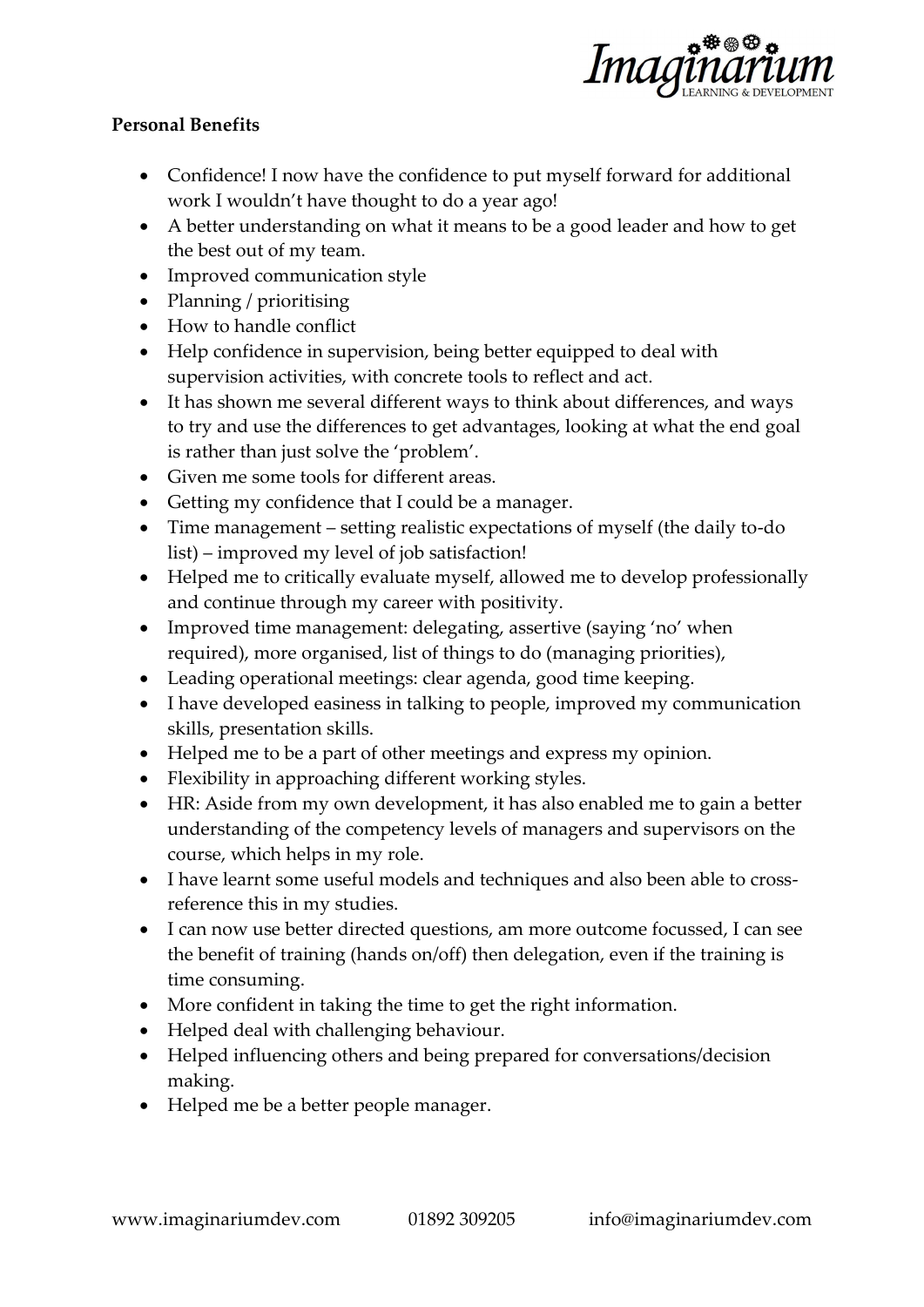

### **Team Benefits**

- I feel I am a better supervisor since this course began. I understand my team and their needs and requirements.
- More focus on high level objectives
- Clearer goals and expectations
- Better communication = issues identified and resolved more quickly
- More balanced approach to supervision, better awareness of dynamics in team.
- I think we have managed to gel together a little better as style conflicts have been easier to resolve / prevent occurring.
- Set up workload meetings on a regular basis.
- Defining different ways/channels to achieve the results I wanted.
- Reportees getting more opportunity to think for themselves, through coaching styles (i.e. hands off).
- Helped team with coping with change to see positivity in times of uncertainty.
- Generally, I have learned how to motivate and encourage reportees so that they too enjoy their job – improve their job satisfaction and self-confidence.
- Weekly operational meetings are clear and well structured, people know their task for a week, things they will be working n etc.
- Good communication ad relationship with the work planner. Work plans available for everyone in the team.
- Increased awareness of working styles and how interactions can be improved in the team.
- Application of learning with setting the work of a contractor in the department in terms of 1:1s, coaching skills etc., and delegation.
- Feedback within the department and within the wider role.
- Better structure to work who is tasked to do it, time scales set. More communication on how tasks can be completed and more autonomy for them on how to complete task.
- I am an improved manager all round. Improved at delegating/giving feedback in 1:1s. Realised the importance of positive behaviour/motivation and team building/co-operation.